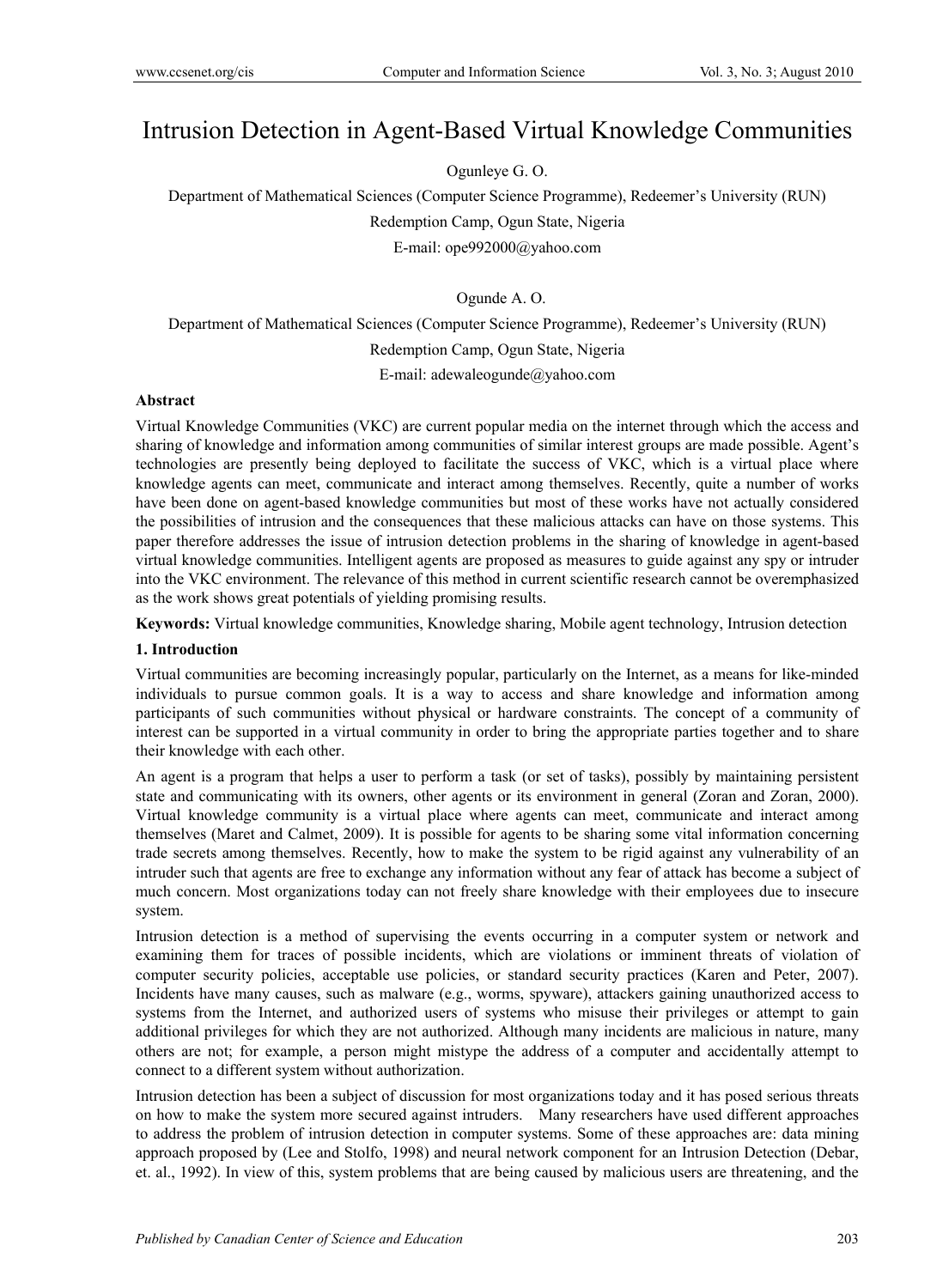inability of commodity operating systems to provide more than minimal protection has led to a variety of attempts to secure computing systems through add-on or external means. Firewalls and similar mechanisms produce the principal line of defense for many installations.

This paper therefore presents a framework for knowledge sharing activities in multi-agent systems that is secured against any intrusion or malicious access. The rest of the paper is organized as follows. In section 2, intrusion detection, mobile agents, virtual knowledge communities are reviewed. In section 3, our intrusion detection method is introduced based on intelligent light and monitoring agents. Section 4 gives some initial results and discussions while conclusions are drawn in section 5.

## **2. Literature Review**

## *2.1 Intrusion detection*

Intrusion detection can be defined as potential possibility of a deliberate unauthorized attempt to access information, manipulate information, or render a system unreliable or unusable (Anderson, 1980). Sundaram (1996) noted that an intrusion threat is the potential possibility of a deliberate unauthorized attempt to access information, manipulate information, or render a system unreliable or unusable. With this perspective, Sundaram (1996) also noted that there are different aspects to an intrusion, each of which is significant to a full analysis and response. These aspects include:

**Risk**: Accidental or unpredictable exposure of information, or violation of operations integrity due to the malfunction of hardware or incomplete or incorrect software design,

**Vulnerability**: A known or suspected flaw in the hardware or software or operation of a system that exposes the system to penetration or its information to accidental disclosure.

**Attack**: A specific formulation or execution of a plan to carry out a threat.

**Penetration**: A successful attack, that is, the ability to obtain unauthorized (undetected) access to files and programs or the control state of a computer system.

However, intrusion detection techniques can be divided into two main types: anomaly detection and misuse detection.

**Anomaly Detection**: Anomaly detection techniques assume that all intrusive activities are necessarily anomalous. This means that if we could establish a "normal activity profile" for a system, we could, in theory, flag all system states varying from the established profile by statistically significant amounts as intrusion attempts. However, if we consider that the set of intrusive activities only intersects the set of anomalous activities instead of being exactly the same, we find a couple of interesting possibilities:

Anomalous activities that are not intrusive are flagged as intrusive.

Intrusive activities that are not anomalous result in false negatives (events are not flagged intrusive, though they actually are). This is a dangerous problem, and is far more serious than the problem of false positives.

The main issues in anomaly detection systems thus become the selection of threshold levels so that neither of the above 2 problems is unreasonably magnified, and the selection of features to monitor. Anomaly detection systems are also computationally expensive because of the overhead of keeping track of, and possibly updating several system profile metrics

**Misuse Detection**: The concept behind misuse detection schemes is that there are ways to represent attacks in the form of a pattern or a signature so that even variations of the same attack can be detected. This means that these systems are not unlike virus detection systems, they can detect many or all known attack patterns, but they are of little use for as yet unknown attack methods. An interesting point to note is that anomaly detection systems try to detect the complement of "bad" behavior. Misuse detection systems try to recognize known "bad" behavior. The main issues in misuse detection systems are how to write a signature that encompasses all possible variations of the pertinent attack, and how to write signatures that do not also match non-intrusive activity.

# *2.2 Mobile Agents*

Agents are autonomous entities that have their own knowledge and can act and communicate with each other. Agent's knowledge is stored in the personal repository of the agent, which contains the relations between the concepts, the properties associated to these concepts, and the different instances of concepts and properties.

A mobile agent is a kind of software program that can migrate from one host to another in a heterogeneous network (Kuo-Huang et al., 2007). Also known as travelling agents, these programs will shuttle their being, code and state among resources. They are network nomads that act as personal representative, working autonomously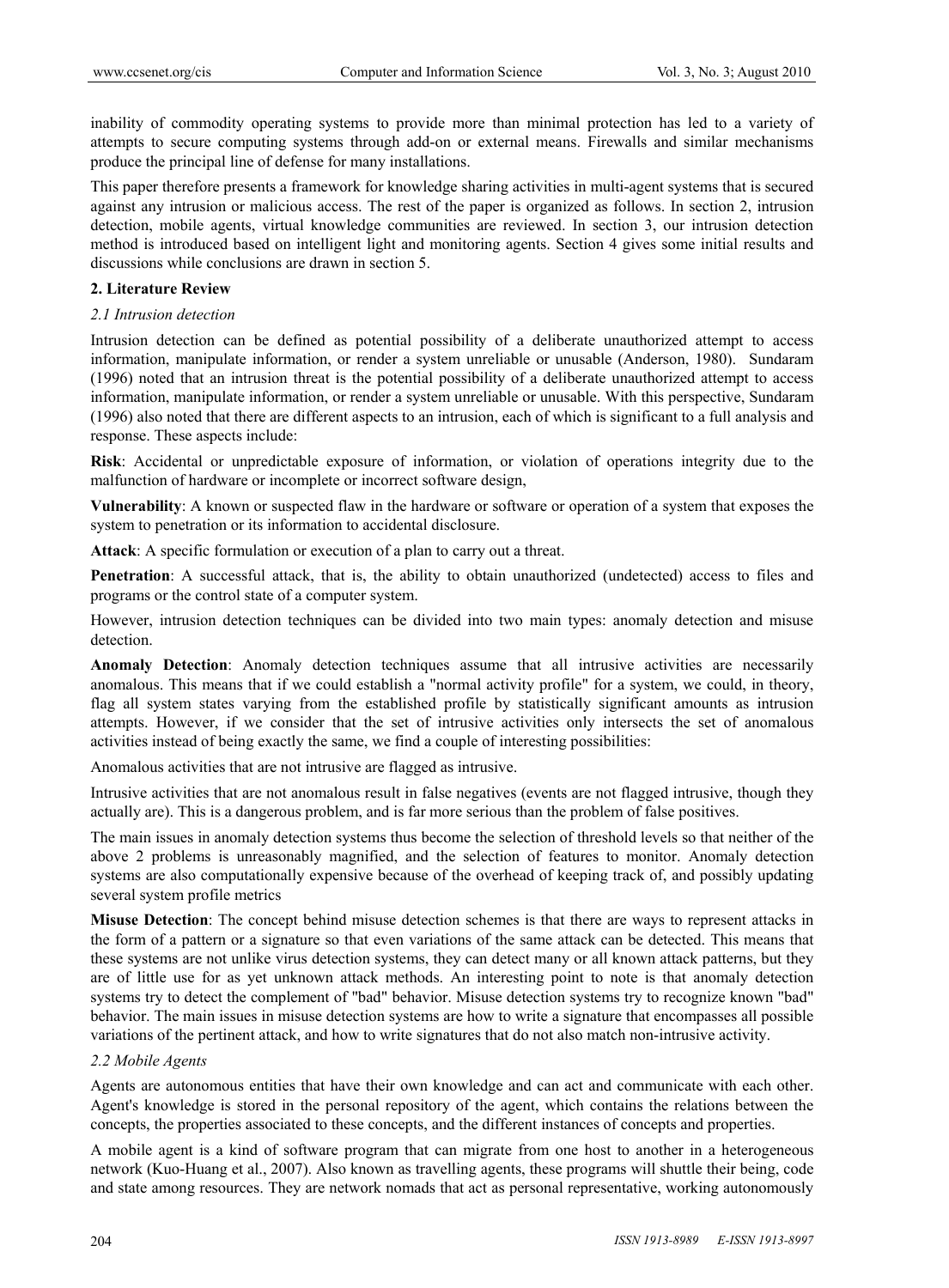through networks. They are able to visit network nodes directly using available computing power and are not limited by platform. The technology has become an alternative approach for the design and implementation of distributed systems to the traditional Client/Server architecture.

Mobile agents can migrate from one system to another during their execution and communicate amongst one another, clone, merge and co-ordinate their computations. Mobile agents are autonomous agents in the sense that they control their relocation behavior in pursuit of the goals with which they are tasked. Main fields of application for mobile agents are information retrieval on the www, distributed database access, parallel processing, automation of electronic marketplaces and others. Mobile agent frameworks are currently rare, due to the high level of trust required to accept a foreign agent into one's data server. However with the advances in technologies for accountability and immunity, mobile agent systems are expected to become more popular in the future.

Some other recent works found in the literature on mobile agent based intrution detection systems are highlighted in the next section.

#### *2.3 Agent-Based Intrusion Detection Systems*

Abraham et al. (2007) worked on lntrusion Detection System (IDS) that was based on a hierarchical architecture with Central Analyzer and Controller (CAC) as the heart and soul of the Distributed Intrusion Detection System (DIDS). The CAC usually consists of a database and webserver which allows interactive querying by the network administrator for attack information/analysis and initiate precautionary measures. CAC also performs attack aggregation, building statistics, identify attack patterns and perform rudimentary incident analysis. Sodiya (2006) proposed Multi-Level and Secured Agent-based Intrusion Detection System (MSAIDS) which focused on improving IDS performance, detection of autonomous attack using its architecture, Reduction in false alarm, IDS agents' security.

Wang et al. (2006) proposed Mobile Agent for Network Intrusion Resistance. The designed system framework includes the following components: (i) Manager: the centre of controlling and adjusting other components and it maintains their configuration information. The manager receives intrusion alarms from host monitor Mobile Agent (MA) and executes intrusion responses using intrusion response MA. (ii) Host monitor MA: this is established on every host in the network. If intrusions occur confirmatively, the host monitor MA will appeal to the manager and report the suspicious activity directly. After receiving the appeal, the manager distributes a data gathering MA patrolling other hosts in the network to gather information. If a distributed intrusion is found, the manager will assign an intrusion response MA to respond intelligently to every monitored host. The database of configuration stores the node configuration of detecting system.

Onashoga et al. (2009) also worked on the Strategic Review of Existing Mobile Agent-Based Intrusion Detection Systems. Their paper proposed a way of classifying a typical IDS and then strategically reviews the existing mobile agent-based IDSs focusing on each of the categories of the classification, for example architecture, mode of data collection, the techniques for analysis, and the security of these intelligent codes. Their strengths and problems were stated wherever applicable. Furthermore, they suggested ways of improving on current mobile agents' intrusion detection system designs in order to achieve an efficient mobile agent-based IDS for future security of distributed network.

# *2.4 Virtual Knowledge Communities*

Virtual communities are becoming increasingly popular, particularly on the Internet, as a means for like-minded individuals to meet other individuals they can learn to trust and to share and gain access quickly and efficiently to the information they are mostly interested in. The concept of a community of practice or a community of interest can be supported in a virtual community in order to bring the appropriate parties together and to share their knowledge (Maret and Calmet, 2009) . The advantage of this is that the members of a community centered on one specific topic or practice will only be presented with knowledge from domains they are, or at least are relatively likely to be, interested in. This knowledge needs not be something they have specifically asked/searched for.

Many virtual communities' applications already exist on the Internet. Some are using agents in various forms as part of the back office system. (Maret and Calmet, 2009) proposed an approach that extends the abstraction of an agent, such that it acts within the system, searching for or delivering knowledge within other agents and through communities. With such a model, agents can choose to join, leave, create and destroy a community, they can ask for information and send information to the community, and they can be member of several communities simultaneously. Virtual Knowledge Community (VKC) was called the virtual place where agents can meet,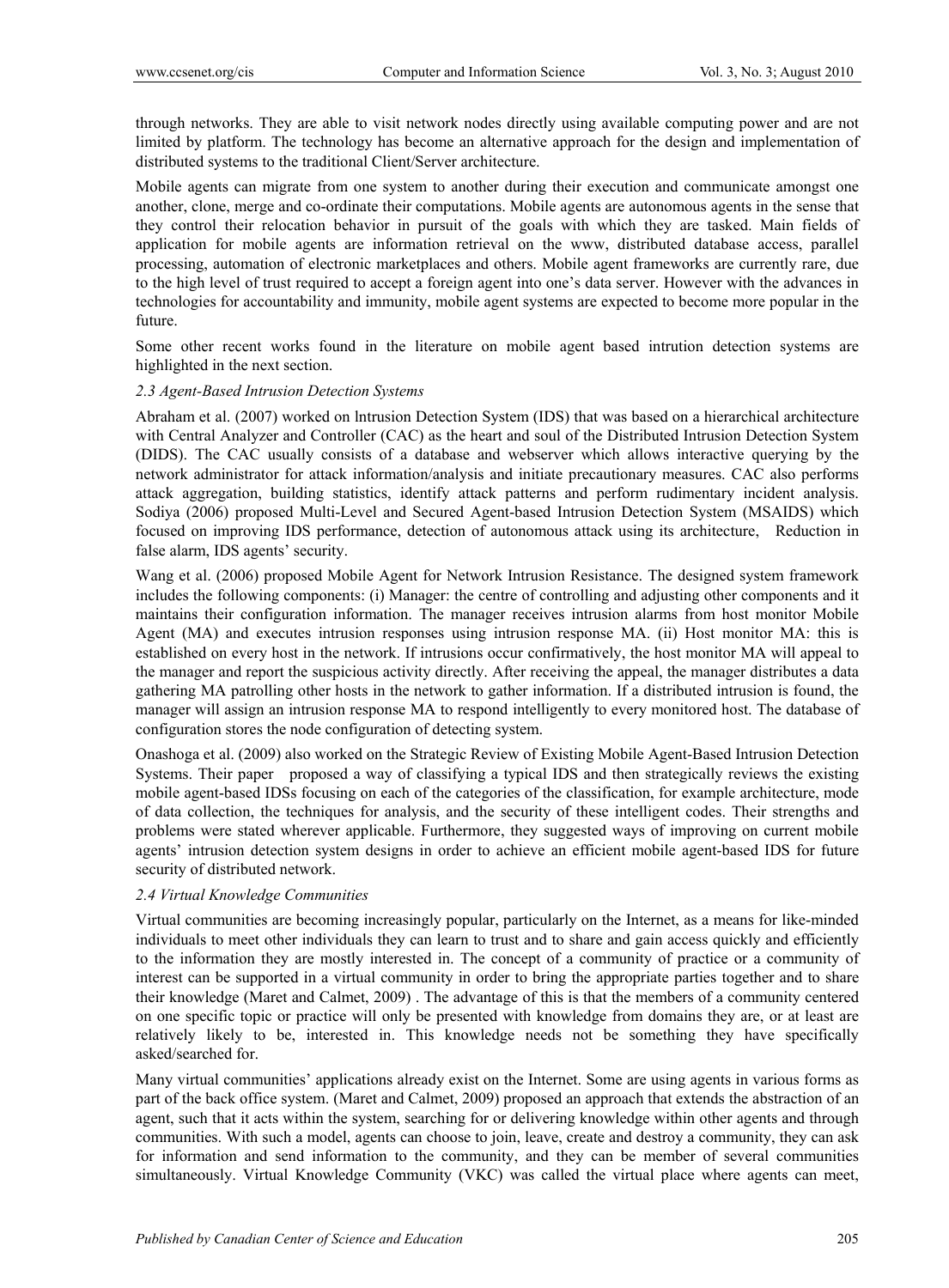communicate and interact among themselves. Basically, a VKC is centered on a topic, corresponding to a domain of interest for which the interested agents have joined this community. This notion allows an increased availability of data and knowledge within the various communities.

The concept of knowledge cluster is used to represent a piece of knowledge from the agent's repository. Agents share and exchange knowledge clusters. A community consists of a domain of interest (a knowledge cluster), a leader (an agent), a policy and an unspecified number of member agents. The leader has created this community to achieve a goal (corresponding to the domain of interest). Each community is associated to a single policy which defines the community and which is up to the community leader. For instance, depending on the policy, a message buffer stores for a given duration or under given rules exchanged messages within this community.

Quite a number of researchers that have worked in the VKC and agent based environments (Boella et al. 2006; Portillo-Rodrguez et al., 2007; Endsuleit, 2007 ) have all pointed out the necessity for better solutions to intrusions and other security problems associated with this research area.

## **3. System Design**

The main basic concepts of VKCs are the Community of Communities, Agents and Community. Community of communities is a yellow page system. Agents can hold and manage a Community of communities, or just refer to one or several Community/ies of communities. This allows agents to check existing communities and to join them according to their centers of interest. Also, within a community of communities other specific communities can be dynamically created and terminated by the agents according to their goals.

A community is a place where agents can meet and share knowledge with other agents who share a similar domain of interest. It comprises of 'community of communities' of which all agents are a member, and within this global community, communities can be created and destroyed dynamically by agents, as and when necessary. There are different types of communities which are explained below:

CommunityOfCommunities. This class is implemented by agents through which other agents have access to a list of existing communities. An agent owner of a class instance manages a list of communities, and each time an action is made that implies a modification of this list, a message is sent to update it.

MembersOfCommunity. Each agent has exactly one instance of this class for each community it is member of, and uses it as an interface to operate within each one of these communities.

LeadersOfCommunity. This class has exactly the same role as the MemberOfCommunity class but seen from the point of view of the community's leader. Since the latter is also a member of the given community, it preserves a MemberOfCommunity nevertheless.

CommunityBuffer. Each community has a CommunityBuffer to (eventually) store the messages sent by the agents. A policy describes the management related to this buffer (access right, duration of messages).

# *3.1 Light and monitoring agents*

Light and monitoring agents are introduced into the communities. The light agent acts as the central security server where all the agents in the communities must register before joining any of the communities of their choice. This is necessary in order to know the total number of agents in all the communities. The light agent creates the monitoring agents whose functions are to monitor all the knowledge sharing activities of the agents. The monitoring agent in turn report to the light agent of any suspected agent in any of the communities. Each of the monitoring agent is connected to an alarm which is triggered to inform the light agent in case of any intruder in the community. If any interloper is noticed, it is the work of the light agent to go to the particular community where the intruder is detected and carry out the necessary action. The light agent might decide to terminate the impostor or to do otherwise. Figure 1 fully explains the prototype. The algorithm for the described method is shown in figure 2.

In figure 2, A, M, L and C represent the number of agents  $(A_1, A_2...A_i)$  in the community; the number of monitoring agents in the community  $(M_1, M_2, ..., M_k)$ ; the number of light agents in the community and the community respectively. Whenever the monitoring agent is not locally present in the community, that community is declared as unsafe and this is usually reported to the light agent. However, all agents (in parallel) such as the ones which have registered with light agents (internally or externally) and are connected to the monitoring agent are declared in the community as safe. Anytime in the community that an intruder is detected by the monitoring agent, it then signals an alert to the light agent which takes the necessary action of either terminating the intruding agent or allow knowledge sharing activities to continue in the community.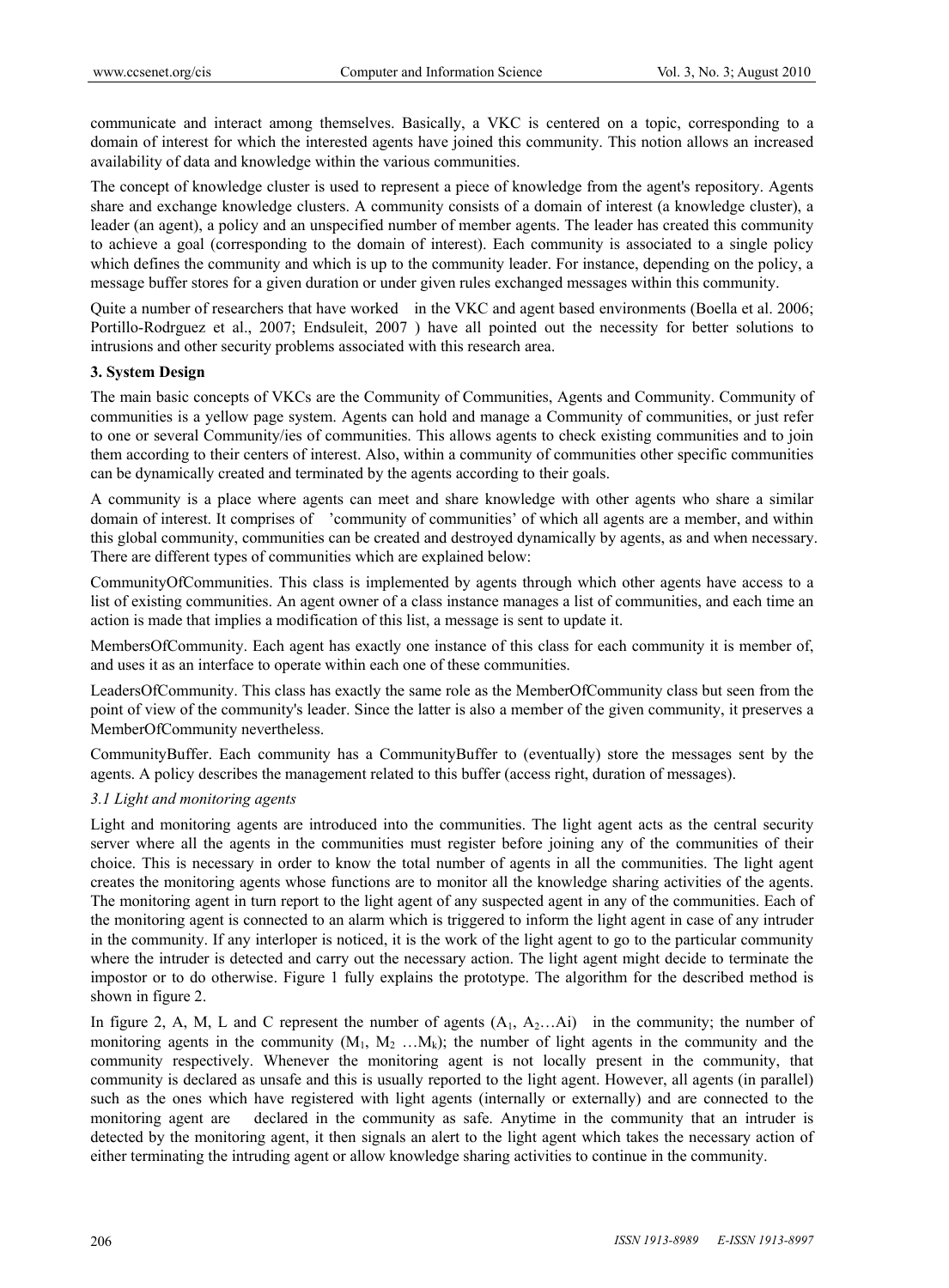### **4. Results and Discussion**

All agents used in our proposed system as highlighted in section 3 of this paper were created under the Java Agent Development Framework (JADE) system, a Java based software development framework that conforms to Federation of Intelligent Physical Agents (FIPA) standards for intelligent agents (JADE, 2008). The efficiency of JADE platform for agent development has been tested in a scenario where the number of agents and messages are increased, to test the efficiency of agent creation and scalability. Full implementation of our proposed system is currently an on-going work. The implementation addresses the problem of intrusion detection to forestall security lapses that may occur from intruders in the knowledge sharing activities of the agents.

The agent based intrusion detection in virtual knowledge community approach enables agents to exchange data in a formal manner with other agents on a peer-to-peer basis. As long as agents are in the same community, they have the potential to exchange knowledge, and since agents can join any community they wish to, they have the possibility to exchange knowledge with any agents in the entire organization in a formal manner, as long as they share a domain of interest, meanwhile taking care of any possible intrusion.

It also noteworthy to state that our design clearly addressed some crucial security issues raised in numerous papers such as (Boella et al. (2006), (Portillo-Rodrguez et al. (2007) and (Maret and Calmet, 2009). In Boella et al. (2006) normative multi-agent systems for secure knowledge management based on local access-control policies are studied. The authors argue that their approach respects the autonomy of the knowledge providers into the virtual community composed of multiple knowledge providers. In Portillo-Rodrguez et al. (2007), authors propose a three-level multi-agent architecture for considering reputation and trust within communities of practice where knowledge is exchanged. (Maret and Calmet, 2009) proposed a general model that extends the abstraction of an agent, such that it becomes an actor within a knowledge community. Agents themselves, software or human, are the members of the virtual knowledge sharing communities. The system did not take care of the security policies to ensure that only trustworthy agents can access the communities, to prevent malicious attacks from untrustworthy agents. Likewise, our design is different from a theoretically sound approach to forbid the intrusion of agents as well as the capture of exchanged information presented by Endsuleit (2007). It is inspired by methodologies available for cryptographic protocols. Although the complexity analysis shows that this approach is feasible to be implemented, this would require still extensive efforts.

#### **5. Conclusions and Future Work**

Intrusion detection in virtual knowledge communities has been studied with the introduction of light and monitoring agents to solve this problem. The paper has indicated the need to provide better security mechanisms in multi-agent communication during the sharing of knowledge. Full implementation of the work is still ongoing and future work will also focus on developing a more intelligent and robust systems in heterogeneous networks.

#### **References**

Abraham, A., Jain, R., Thomas, J., & Han, S. Y. (2007). Distributed soft computing intrusion detection system. *Journal of Network and Computer Application*, *30,* 81-98.

Anderson J.P. (1980). *Computer* Security Threat Monitoring and Surveillance*. Technical report*, James P Anderson Co., Fort Washington, Pennsylvania.

Boella G., Van D., & Torre L. (2006). Security policies for sharing knowledge in virtual communities. *IEEE Transactions on Systems, Man and Cybernetics* Vol.36, N.3, 2006, pp439- 450.

Debar, H., Becker M., & Siboni D. (1992). "A Neural Network Component for an Intrusion Detection System." *Proceedings of the IEEE Symposium on Research in Security and Privacy,* Oakland.

Endsuleit R. (2007). *Robust and Private Computations of Mobile Agent Alliances*. PhD Dissertation, University of Karlsruhe, June 2007. Retrieved from iaks-www.ira.uka.de/calmet/dissertationen/diss\_endsuleit.pdf

JADE, (2008). Jena's development team. [Online] Available: http://jena.sourceforge.net/index.html.(2008)

Karen Scanrfone and Peter Mell. (2007). *Guide to Intrusion Detection and Prevention Systems (IDPS).* Computer Security Division Information Technology Laboratory, National Institute of Standards and Technology Gaithersburg, MD 20899-8930, February 2007.

Kuo Huang , Yu-Fang Chung (2007). *Efficient migration for mobile computing in distributed networks.* Elsevier*,*  February 2007.

Lee W.and Stolfo S. (1998). *Data Mining Approaches for Intrusion Detection.* In Proceedings 1998 7th USENIX Security Symposium, January, 1998.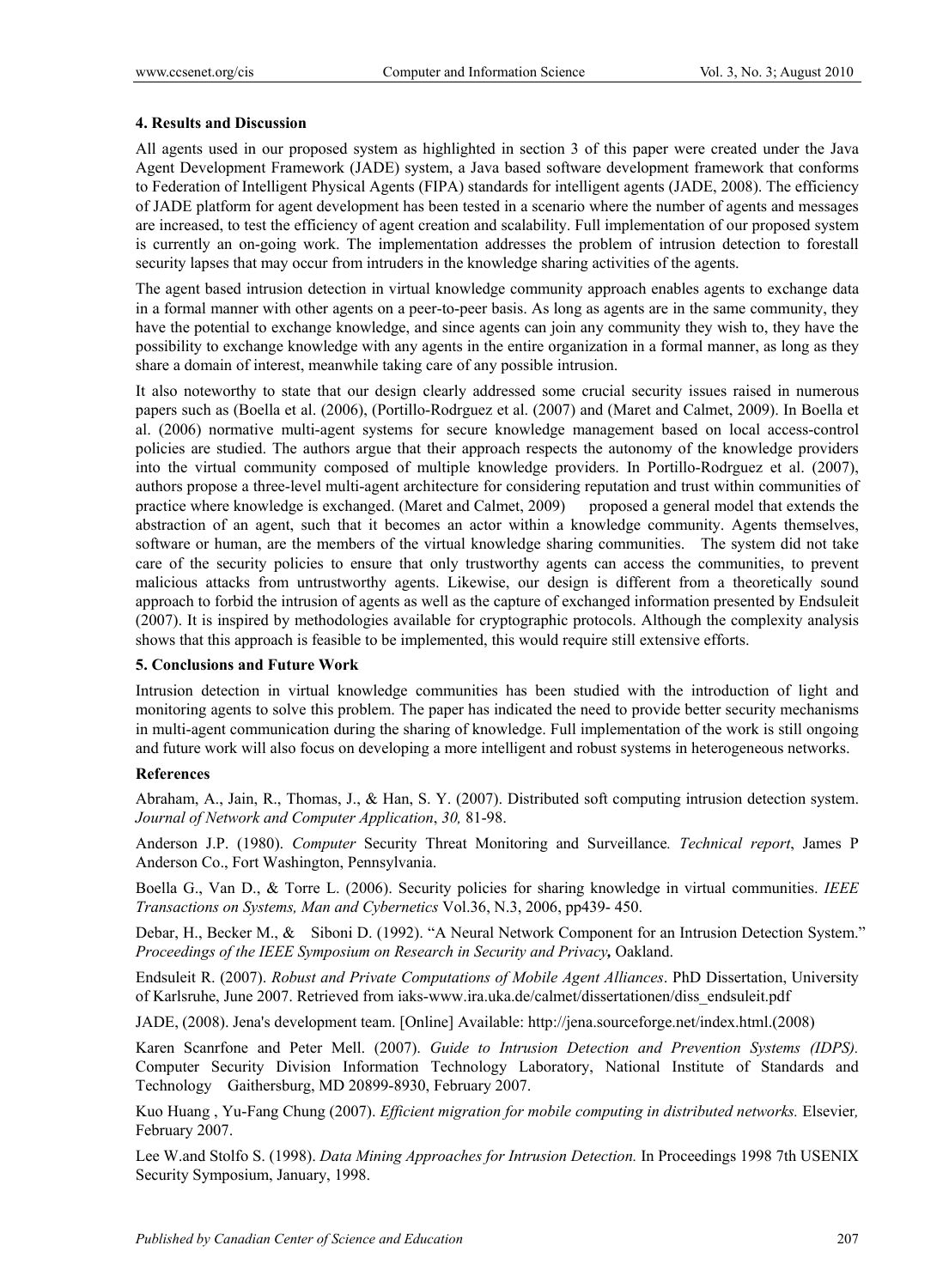Maret Pierre and Calmet Jacques (2009). Agent-Based Knowledge Communities. *International Journal of Computer Science and Applications Technomathematics Research Foundation* Vol. 6, No. 2, pp 1-18, 2009.

Onashoga S., Adebayo D., Sodiya S. (2009). A Strategic Review of Existing Mobile Agent-Based Intrusion Detection Systems. *Issues in Informing Science and Information Technology*, Volume 6, 2009.

Portillo-Rodrguez J., Aurora V., Juan P. S., Mario P. & Gabriela N. A. (2007). *Fostering Knowledge Exchange in Virtual Communities by Using Agents*. Springer Berlin / Heidelberg, (Lecture Notes in Computer Science), Volume 4715 pp32-39.

Sodiya A. S., (2006). Multi-level and Secured Agent-based Intrusion Detection System. *Journal of Computing and Information Technology* - CIT 14, 2006, 3, 217–223.

Sundaram, A. (1996, February). An Introduction to Intrusion Detection Crossroads. *The ACMStudent Magazine.*  Retrieve from acm.org/Crossroads.

Wang, H. Q., Wang, Z. Q., Zhao Q., Wang G. F., Zheng R. J., and Liu, D. X. (2006). *Mobile agents for network intrusion resistance*. APWeb Workshops 2006, LNCS 3842, pp 967-970.

Zoran Putnik and Zoran Budimac. (2000). *Mobile agents – a new and advanced concepts*. Proceedings of the TARA 2000 Conference Novi Sad, Yugoslavia, September 6-7, 2000. VOL. 30, No. 2, 2000, 113-123.



Figure 1. Architecture of Intrusion Detection in Virtual Knowledge Communities